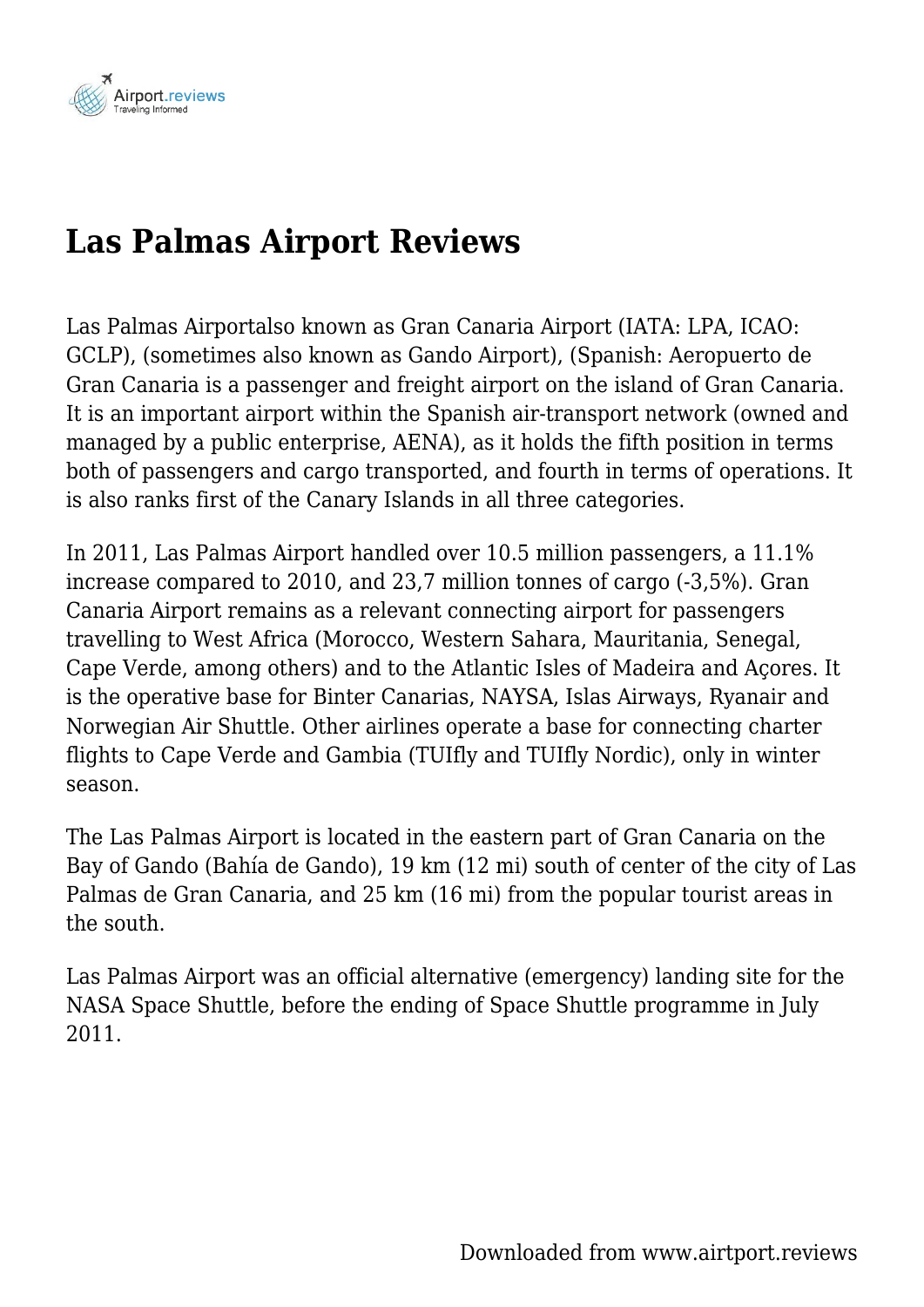

#### **Services:**

**ATMs / Cash Machines** – Yes. Cash machines are located in the Departures Hall, Floor 1 • Boarding Gates A19-21, Floor 1 • Boarding Gates, A7-A9 • Arrivals Hall, Floor 0.

**Car Rentals** – Avis • Cicar • Europcar • Goldcar • Hertz • Top Car Auto Reisen. Location: Passageway connecting zones A and B

**Chapel** – Location: Airside, Floor 2.

**Children's Play Area** – Locations: Zone A, P1 and Zone C, P1. Hours: open 24 hours

**Currency Exchange** – Locations: Arrivals Hall, Floor 0 and Departures Hall, Floor 1.

**Food / Restaurants** – While there are no 24 hour food concessions at the airport, there are two options that are open for 23 hours:

»Landside: Deli's (open 12am – 11pm). Location: Terminal TA, Floor 1.

»Airside: Caffé Ritazza (open 12am – 11pm). Location: Terminal TA, Floor 1

**Luggage Storage / Lockers** – info not available

**Showers** – Not available

**Internet:** Free WiFi is available at Las Palmas Airport for 15 minutes. Additional time can be purchased through Kubi Wireless. Additionally, there are internet terminals with paid access.

### **Airport opening hours:**

Open 24 hours

### **Website:**

[Las Palmas Airport Official Website](http://www.aena-aeropuertos.es/grancanaria/en)